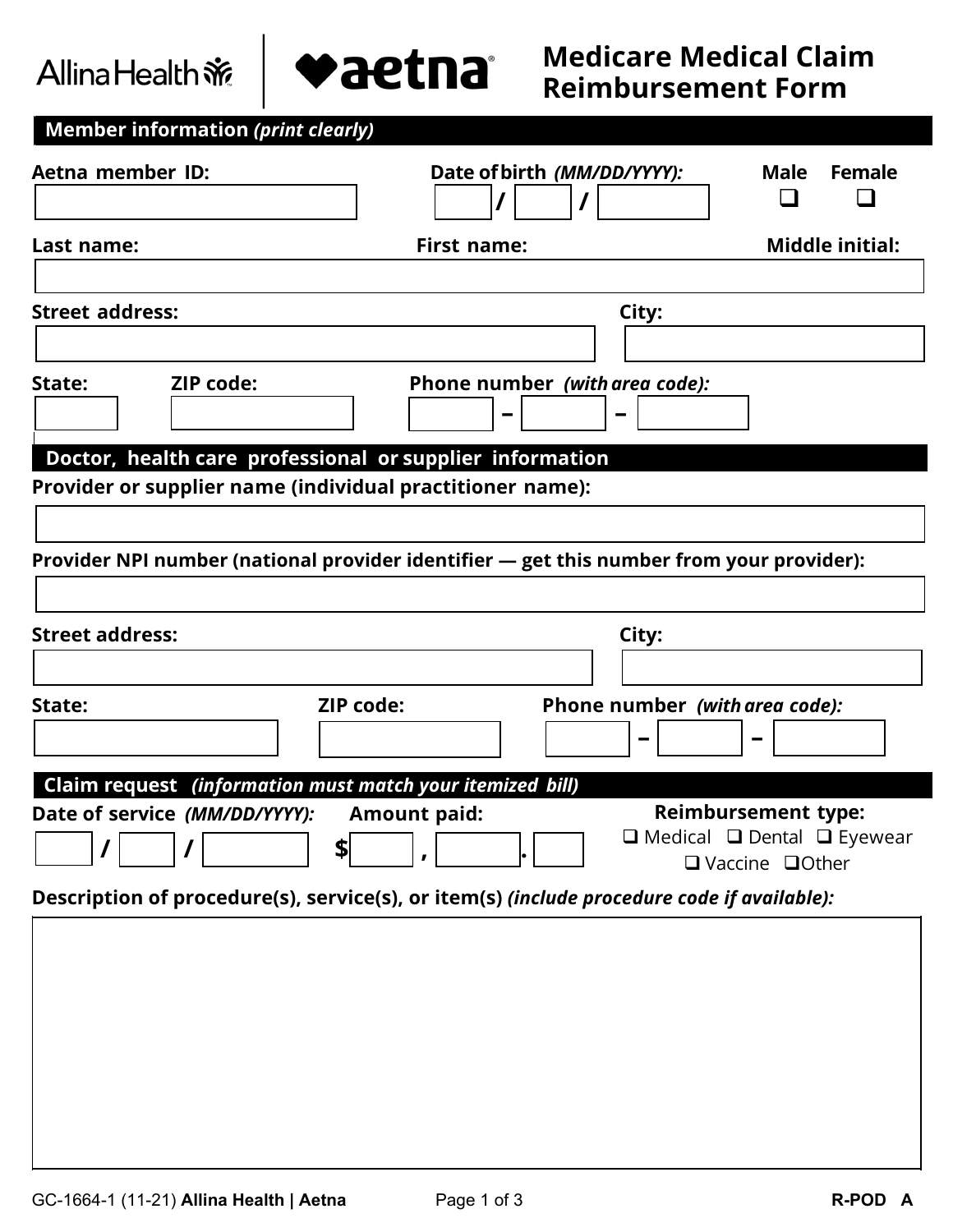By signing and submitting this form, you certify that the information is true and correct.

#### **Member or authorized representative signature Date**

#### **Acknowledgment**

You understand it is a crime to fill out this form with information you know is false. You understand that submission of a claim is not a guarantee of payment, or payment in the full amount. You understand if the services are deemed covered services then the health plan will reimburse you up to the benefit amount minus any applicable deductibles, coinsurance, or copayments. You understand we may need to disclose the information on the form to other persons and entities to process the claim.

**\_\_\_\_\_\_\_\_\_\_\_\_\_\_\_\_\_\_\_\_\_\_\_\_\_\_\_\_\_\_\_\_\_\_\_\_\_\_\_\_\_\_\_\_\_\_\_\_\_\_\_\_\_\_\_\_\_\_\_\_\_\_\_\_\_ \_\_\_\_\_\_\_\_\_\_\_\_\_\_\_\_\_\_\_\_\_\_\_\_\_\_\_\_\_\_\_\_\_\_\_\_\_\_\_\_\_\_\_\_** 

#### **Questions?**

We're here to help. Just give us a call at **1-833-570-6671 (TTY:711).**

#### **How to complete this Medical Claim Reimbursement Form**

#### **When to use this form?**

- **1.** Fill out this form if you're asking for a medical, dental, eyewear, or vaccine reimbursement and you paid a doctor, health care professional, or service provider who did not bill us directly.
- **2.** Don't use this form for prescription drug claim reimbursements. Visit **[AllinaHealthAetnaMedicare.com](http://www.allinahealthaetnamedicare.com)** or call the member services number on your member ID card for a prescription drug claim form.

#### **How to fill out this form?**

- **1.** Complete each section. Print clearly in black ink only or type the information in the form online.
- **2.** Sign and date the bottom of the completed form. Appointed representatives must have an Appointment of Representative form on file with the health plan, or you can submit one with this form. You can find an Appointment of Representative form on **[AllinaHealthAetnaMedicare.com](http://www.allinahealthaetnamedicare.com)**.